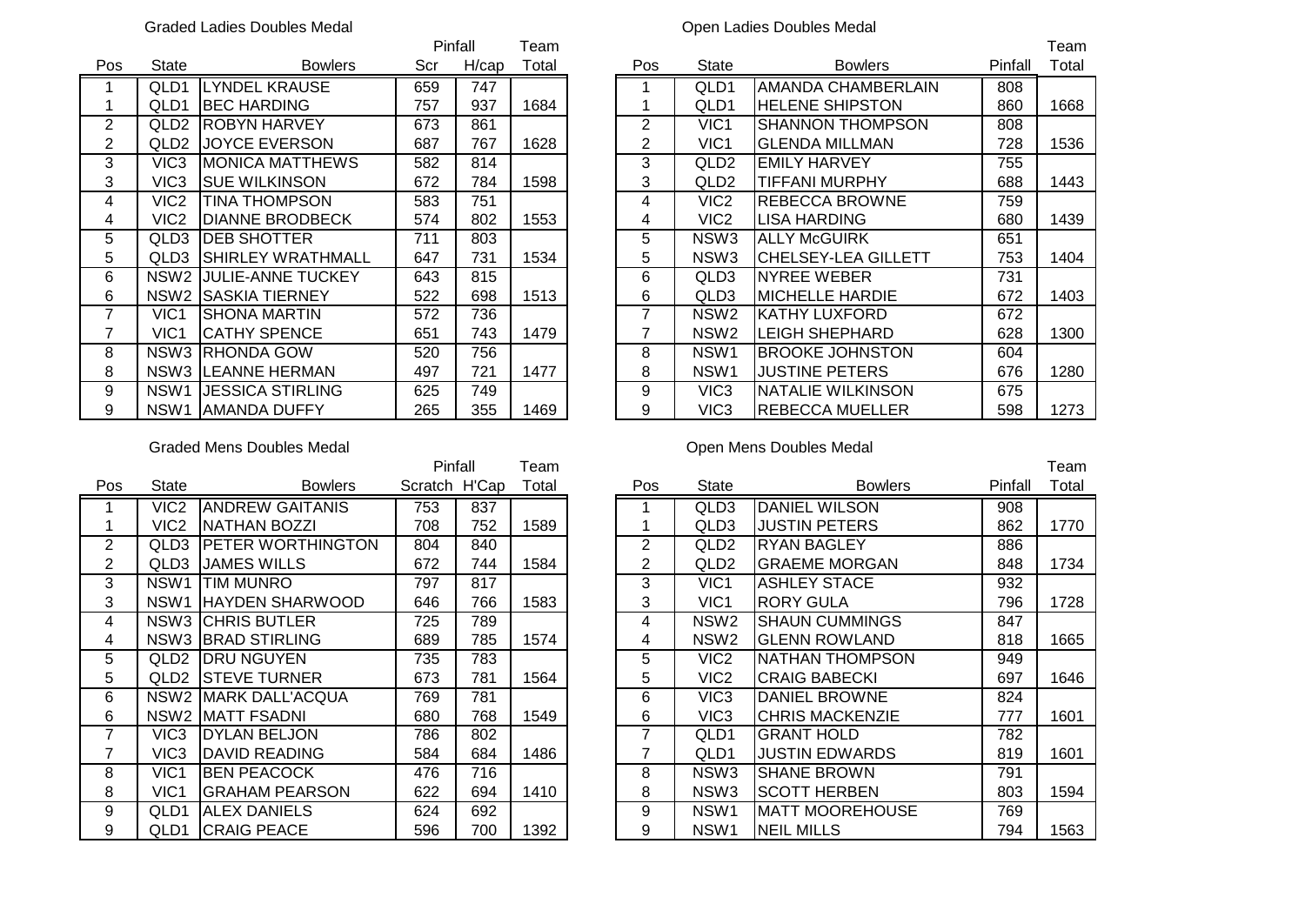### Under 21's Graded Boys Doubles Medal Under 21's Open Boys Doubles Medal

|                |                  |                           | Pinfall       |     | ⊺eam  |     |                  |                           |         | Геаm  |
|----------------|------------------|---------------------------|---------------|-----|-------|-----|------------------|---------------------------|---------|-------|
| Pos            | State            | <b>Bowlers</b>            | Scratch H'Cap |     | Total | Pos | <b>State</b>     | <b>Bowlers</b>            | Pinfall | Total |
|                | QLD <sub>2</sub> | <b>CONNOR BISHOP</b>      | 603           | 803 |       |     | VIC <sub>1</sub> | <b>TAYLOR JONES</b>       | 899     |       |
|                | QLD2             | <b>ITYLER ALLEN</b>       | 699           | 855 | 1658  |     | VIC <sub>1</sub> | NATHAN JARRETT-CORNELL    | 859     | 1758  |
| 2              | NSW1             | KIERAN GADD               | 597           | 857 |       | 2   | NSW <sub>1</sub> | IKYLE TOWNSEND            | 792     |       |
| $\overline{2}$ | NSW1             | <b>IHAYDEN HONEY</b>      | 465           | 793 | 1650  | 2   | NSW <sub>1</sub> | <b>INICK FLANNERY</b>     | 769     | 1561  |
| 3              | VIC <sub>1</sub> | <b>ILACHLAN McDOUGALL</b> | 819           | 891 |       | 3   | NSW <sub>2</sub> | <b>ISAAC CRESSWELL</b>    | 754     |       |
| 3              | VIC <sub>1</sub> | <b>INICHOLAS RAJKOVIC</b> | 645           | 757 | 1648  | 3   | NSW <sub>2</sub> | ICAMERON JOHNSON          | 785     | 1539  |
| 4              |                  | <b>NSW2 ISAM FLANNERY</b> | 771           | 879 |       | 4   | VIC <sub>2</sub> | <b>JOSHUA COX</b>         | 841     |       |
| 4              |                  | NSW2 JANGUS KONTA         | 577           | 709 | 1588  | 4   | VIC <sub>2</sub> | IPIERCE O'HARA-WILD       | 677     | 1518  |
| 5.             | OLD <sub>1</sub> | <b>THOMAS CHAPPLE</b>     | 520           | 772 |       | 5   | QLD <sub>2</sub> | <b>IMATTHEW BOTTOMLEY</b> | 736     |       |
| 5              | QLD1             | <b>JESSE ELLIS</b>        | 684           | 808 | 1580  | 5   | QLD <sub>2</sub> | IROBERT UNDERWOOD         | 771     | 1507  |
| 6              | VIC <sub>2</sub> | <b>IMATTHEW WEBLEY</b>    | 666           | 714 |       | 6   | QLD <sub>1</sub> | <b>CHRIS LANE</b>         | 675     |       |
| 6              | VIC2             | <b>JOSHUA WATTS</b>       | 630           | 714 | 1428  | 6   | QLD1             | IMATTHEW PURSER           | 664     | 1339  |

### Under 21's Graded Girls Doubles Medal Under 21's Open Girls Doubles Medal

|                |                  |                         | Pinfall       |     | Team  |     |                  |                           |         | Tear  |
|----------------|------------------|-------------------------|---------------|-----|-------|-----|------------------|---------------------------|---------|-------|
| <b>Pos</b>     | <b>State</b>     | <b>Bowlers</b>          | Scratch H'Cap |     | Total | Pos | State            | <b>Bowlers</b>            | Pinfall | Total |
|                | QLD <sub>2</sub> | <b>IKAYLA PIFFERO</b>   | 735           | 959 |       |     | NSW <sub>1</sub> | <b>TEGAN IHNATIV</b>      | 737     |       |
|                | QLD <sub>2</sub> | <b>JESSICA CANFIELD</b> | 644           | 844 | 1803  |     | NSW <sub>1</sub> | <b>GEORGINA CLARK</b>     | 778     | 151   |
| $\overline{2}$ | VIC <sub>2</sub> | <b>IBRYLIE ALLEN</b>    | 693           | 841 |       | 2   | QLD <sub>1</sub> | <b>IEMILY BOTTOMLEY</b>   | 739     |       |
| $\overline{2}$ | VIC <sub>2</sub> | <b>KELSEY PEACHMAN</b>  | 454           | 786 | 1627  | 2   | QLD1             | <b>KERRI-LEE RUSHTON</b>  | 731     | 147   |
| 3              | QLD1             | <b>TIANA HARVEY</b>     | 652           | 868 |       | 3   | QLD <sub>2</sub> | ICATHRYN NEUBAUER         | 726     |       |
| 3              | QLD <sub>1</sub> | TAMIKA PETTIGREW        | 553           | 725 | 1593  | 3   | QLD <sub>2</sub> | <b>IBETHANY JOHNSTON</b>  | 620     | 134   |
| 4              | VIC1             | <b>CINDY ZHU</b>        | 617           | 753 |       | 4   | NSW <sub>2</sub> | <b>EMILY MEEHAN</b>       | 667     |       |
| 4              | VIC <sub>1</sub> | <b>CAITLYN HANSEN</b>   | 583           | 839 | 1592  | 4   | NSW <sub>2</sub> | <b>MICAYLAH DOWNEY</b>    | 634     | 130   |
| 5              | NSW <sub>1</sub> | <b>TORI DOWNEY</b>      | 576           | 808 |       | 5   | VIC <sub>2</sub> | <b>TYLAH MOLONEY</b>      | 624     |       |
| 5.             | NSW <sub>1</sub> | <b>HARRIETTE KONTA</b>  | 529           | 781 | 1589  | 5   | VIC <sub>2</sub> | <b>IMELISSA WILKINSON</b> | 596     | 122   |
| 6              |                  | NSW2 LILY O'CONNOR      | 392           | 744 |       | 6   | VIC1             | <b>LAUREN GARRATT</b>     | 566     |       |
| 6              |                  | NSW2 KAYLA MILLER       | 468           | 756 | 1500  | 6   | VIC <sub>1</sub> | <b>TAMIKA BAILEY</b>      | 570     | 113   |

|     |                  |                         | Pinfall       |     | Team  |     |                  |                          |         | Team  |
|-----|------------------|-------------------------|---------------|-----|-------|-----|------------------|--------------------------|---------|-------|
| 'os | <b>State</b>     | <b>Bowlers</b>          | Scratch H'Cap |     | Total | Pos | State            | <b>Bowlers</b>           | Pinfall | Total |
|     | QLD <sub>2</sub> | <b>IKAYLA PIFFERO</b>   | 735           | 959 |       |     | NSW <sub>1</sub> | <b>TEGAN IHNATIV</b>     | 737     |       |
|     | QLD <sub>2</sub> | <b>JESSICA CANFIELD</b> | 644           | 844 | 1803  |     | NSW <sub>1</sub> | <b>GEORGINA CLARK</b>    | 778     | 1515  |
| 2   | VIC <sub>2</sub> | <b>BRYLIE ALLEN</b>     | 693           | 841 |       | 2   | QLD1             | <b>EMILY BOTTOMLEY</b>   | 739     |       |
| 2.  | VIC2             | KELSEY PEACHMAN         | 454           | 786 | 1627  | 2   | QLD1             | KERRI-LEE RUSHTON        | 731     | 1470  |
| 3   | QLD <sub>1</sub> | <b>TIANA HARVEY</b>     | 652           | 868 |       | 3   | QLD <sub>2</sub> | ICATHRYN NEUBAUER        | 726     |       |
| 3   | QLD1             | <b>TAMIKA PETTIGREW</b> | 553           | 725 | 1593  | 3   | QLD <sub>2</sub> | <b>IBETHANY JOHNSTON</b> | 620     | 1346  |
| 4   | VIC <sub>1</sub> | <b>CINDY ZHU</b>        | 617           | 753 |       | 4   | NSW <sub>2</sub> | <b>EMILY MEEHAN</b>      | 667     |       |
| 4   | VIC1             | CAITLYN HANSEN          | 583           | 839 | 1592  | 4   | NSW <sub>2</sub> | IMICAYLAH DOWNEY         | 634     | 1301  |
| 5   | NSW <sub>1</sub> | <b>ITORI DOWNEY</b>     | 576           | 808 |       | 5   | VIC <sub>2</sub> | <b>TYLAH MOLONEY</b>     | 624     |       |
| 5   | NSW <sub>1</sub> | <b>IHARRIETTE KONTA</b> | 529           | 781 | 1589  | 5   | VIC <sub>2</sub> | IMELISSA WILKINSON       | 596     | 1220  |
| 6   |                  | NSW2 ILILY O'CONNOR     | 392           | 744 |       | 6   | VIC1             | <b>LAUREN GARRATT</b>    | 566     |       |
| 6   |                  | NSW2 KAYLA MILLER       | 468           | 756 | 1500  | 6   | VIC <sub>1</sub> | <b>TAMIKA BAILEY</b>     | 570     | 1136  |